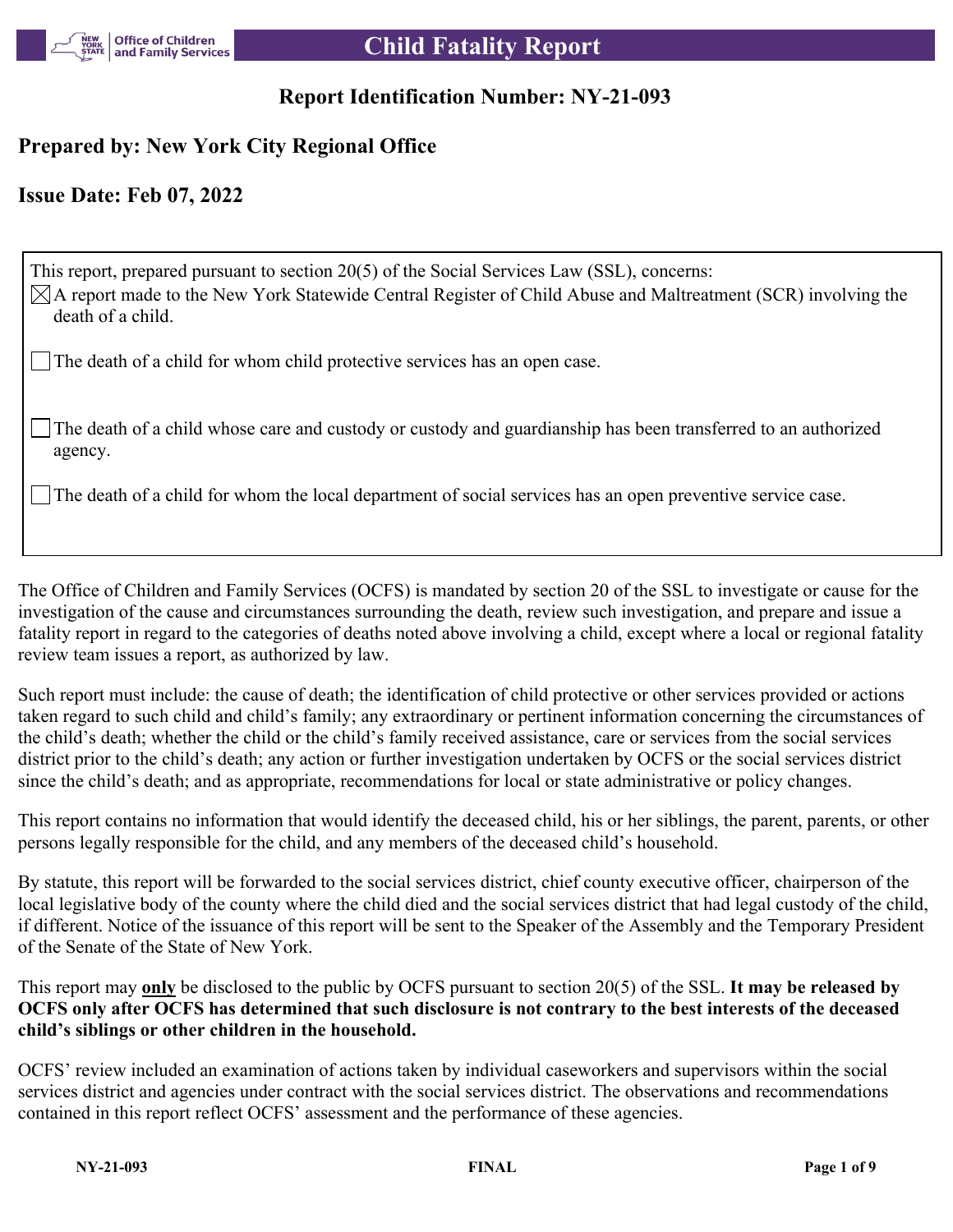

# **Abbreviations**

| <b>Relationships</b>                                 |                                                                       |                                       |  |  |  |  |
|------------------------------------------------------|-----------------------------------------------------------------------|---------------------------------------|--|--|--|--|
| <b>BM-Biological Mother</b>                          | <b>SM-Subject Mother</b>                                              | SC-Subject Child                      |  |  |  |  |
| <b>BF-Biological Father</b>                          | SF-Subject Father                                                     | OC-Other Child                        |  |  |  |  |
| MGM-Maternal Grand Mother                            | <b>MGF-Maternal Grand Father</b>                                      | FF-Foster Father                      |  |  |  |  |
| PGM-Paternal Grand Mother                            | PGF-Paternal Grand Father                                             | DCP-Day Care Provider                 |  |  |  |  |
| MGGM-Maternal Great Grand Mother                     | MGGF-Maternal Great Grand Father                                      | PGGF-Paternal Great Grand Father      |  |  |  |  |
| PGGM-Paternal Great Grand Mother                     | MA/MU-Maternal Aunt/Maternal Uncle PA/PU-Paternal Aunt/Paternal Uncle |                                       |  |  |  |  |
| <b>FM-Foster Mother</b>                              | <b>SS-Surviving Sibling</b>                                           | <b>PS-Parent Sub</b>                  |  |  |  |  |
| CH/CHN-Child/Children                                | <b>OA-Other Adult</b>                                                 |                                       |  |  |  |  |
|                                                      | Contacts                                                              |                                       |  |  |  |  |
| <b>LE-Law Enforcement</b>                            | <b>CW-Case Worker</b>                                                 | CP-Case Planner                       |  |  |  |  |
| Dr.-Doctor                                           | ME-Medical Examiner                                                   | <b>EMS-Emergency Medical Services</b> |  |  |  |  |
| DC-Day Care                                          | FD-Fire Department                                                    | <b>BM-Biological Mother</b>           |  |  |  |  |
| <b>CPS-Child Protective Services</b>                 |                                                                       |                                       |  |  |  |  |
|                                                      | <b>Allegations</b>                                                    |                                       |  |  |  |  |
| <b>FX-Fractures</b>                                  | <b>II-Internal Injuries</b>                                           | L/B/W-Lacerations/Bruises/Welts       |  |  |  |  |
| S/D/S-Swelling/Dislocation/Sprains                   | C/T/S-Choking/Twisting/Shaking                                        | B/S-Burns/Scalding                    |  |  |  |  |
| P/Nx-Poisoning/ Noxious Substance                    | <b>XCP-Excessive Corporal Punishment</b>                              | PD/AM-Parent's Drug Alcohol Misuse    |  |  |  |  |
| CD/A-Child's Drug/Alcohol Use                        | <b>LMC-Lack of Medical Care</b>                                       | <b>EdN-Educational Neglect</b>        |  |  |  |  |
| <b>EN-Emotional Neglect</b>                          | <b>SA-Sexual Abuse</b>                                                | M/FTTH-Malnutrition/Failure-to-thrive |  |  |  |  |
| IF/C/S-Inadequate Food/ Clothing/<br>Shelter         | <b>IG-Inadequate Guardianship</b>                                     | LS-Lack of Supervision                |  |  |  |  |
| Ab-Abandonment                                       | OTH/COI-Other                                                         |                                       |  |  |  |  |
|                                                      | <b>Miscellaneous</b>                                                  |                                       |  |  |  |  |
| <b>IND-Indicated</b>                                 | UNF-Unfounded                                                         | SO-Sexual Offender                    |  |  |  |  |
| Sub-Substantiated                                    | Unsub-Unsubstantiated                                                 | <b>DV-Domestic Violence</b>           |  |  |  |  |
| LDSS-Local Department of Social                      | <b>ACS-Administration for Children's</b>                              | NYPD-New York City Police             |  |  |  |  |
| Service                                              | Services                                                              | Department                            |  |  |  |  |
| PPRS-Purchased Preventive<br>Rehabilitative Services | TANF-Temporary Assistance to Needy<br>Families                        | FC-Foster Care                        |  |  |  |  |
| MH-Mental Health                                     | <b>ER-Emergency Room</b>                                              | <b>COS-Court Ordered Services</b>     |  |  |  |  |
| <b>OP-Order of Protection</b>                        | <b>RAP-Risk Assessment Profile</b>                                    | FASP-Family Assessment Plan           |  |  |  |  |
| <b>FAR-Family Assessment Response</b>                | Hx-History                                                            | Tx-Treatment                          |  |  |  |  |
| <b>CAC-Child Advocacy Center</b>                     | PIP-Program Improvement Plan                                          | yo-year(s) old                        |  |  |  |  |
| <b>CPR-Cardiopulmonary Resuscitation</b>             | ASTO-Allowing Sex Abuse to Occur                                      |                                       |  |  |  |  |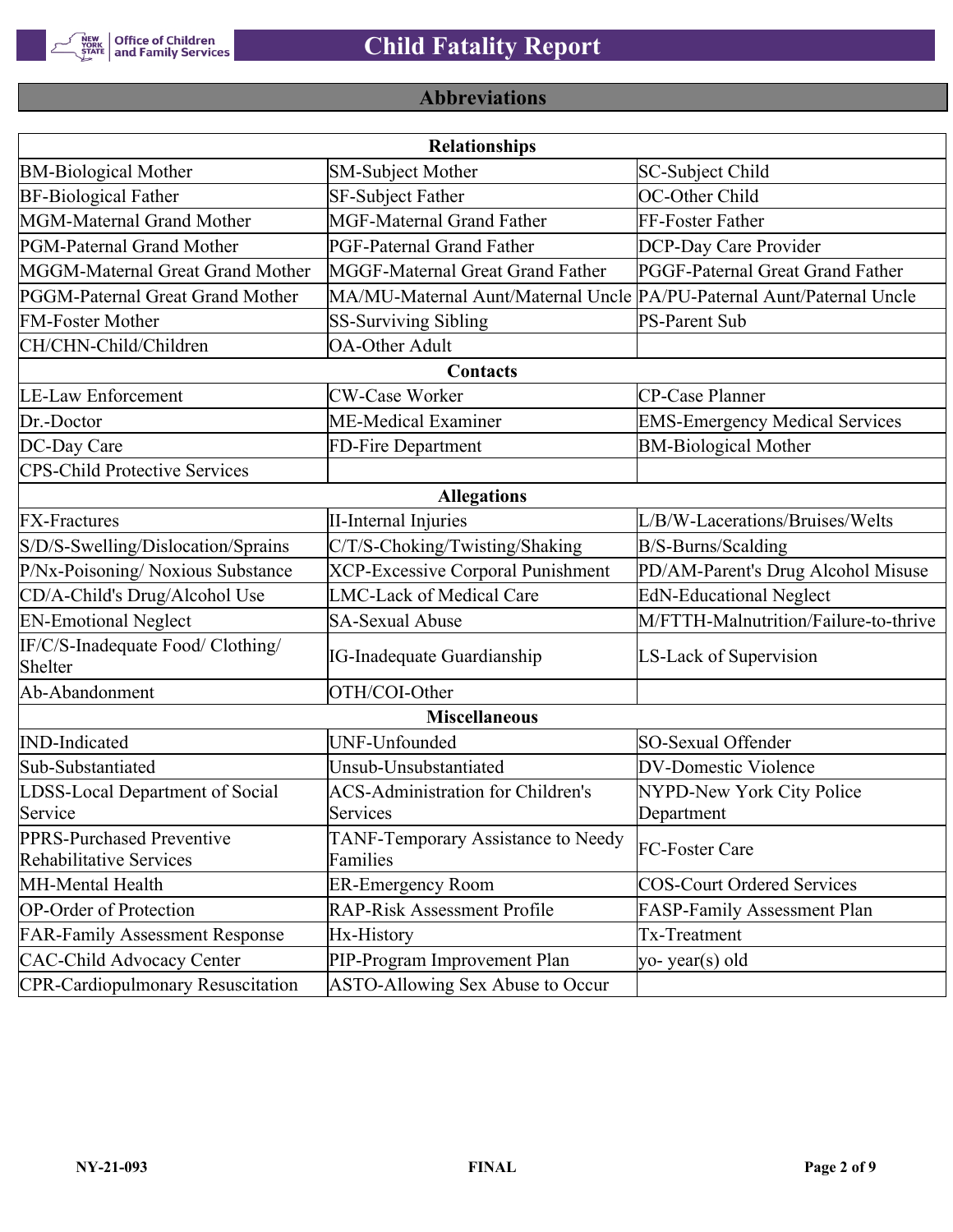

## **Case Information**

**Report Type:** Child Deceased **Jurisdiction:** Queens **Date of Death:** 08/22/2021

**Age:** 3 year(s) **Gender:** Female **Initial Date OCFS Notified:** 08/22/2021

**Presenting Information**

The SCR report alleged on 8/21/21, the three-year-old female child was experiencing abdominal pain. At approximately 1:00 AM on 8/22/21, the child awoke and again she complained of abdominal pain. At approximately 2:00AM, the child experienced a new-onset-seizure. The parents sought medical attention at that time; the SC arrived at the hospital at approximately 2:30 AM. At 5:21 AM, the child died. She was an otherwise healthy child; the parents provided no explanation.

#### **Executive Summary**

This fatality report concerns the death of a three-year-old female subject (SC) who died on 8/22/21. As of the writing of this report, NYCRO had not received a copy of the final autopsy report from the ME. The death certificate stated the cause of death was pending further studies.

The SC resided out of NY state with her parents and 17-year-old sibling; however, at the time of the incident, the SC and her parents were in NY for a visit, while the surviving sibling remained at home with his grandparents as he was attending school. On 8/23/21, ACS assessed the surviving sibling via video and there were no concerns. The father has an adult daughter who does not reside with him.

According to ACS' case documentation, the family reported the SC was a healthy and happy child. The family went to the zoo on 8/21/21 and at about 5:30PM when they were leaving, the SC complained her feet were hurting. The mother carried the SC as they went to eat. At 8:30PM, the family arrived home and the SC complained of abdominal pain. She went to sleep and woke a few hours later complaining of same. The SC experienced what appeared to be a seizure while in the mother's arms and at that time the family decided to seek medical attention. The parents opted to drive to the closest ER where the SC was pronounced dead at 5:21AM.

Medical staff reported the SC suffered ventricular tachycardia that led to her demise. The ME reported no signs of trauma or abuse and that the SC appeared healthy and well cared for. LE found no criminality.

ACS interviewed multiple family members and there were no reported concerns.

On 11/15/21, ACS unsubstantiated all allegations of the SC by the parents citing a lack of credible evidence. The case was closed.

## **Findings Related to the CPS Investigation of the Fatality**

#### **Safety Assessment:**

- **Was sufficient information gathered to make the decision recorded on the:**
	- o **Approved Initial Safety Assessment?** Yes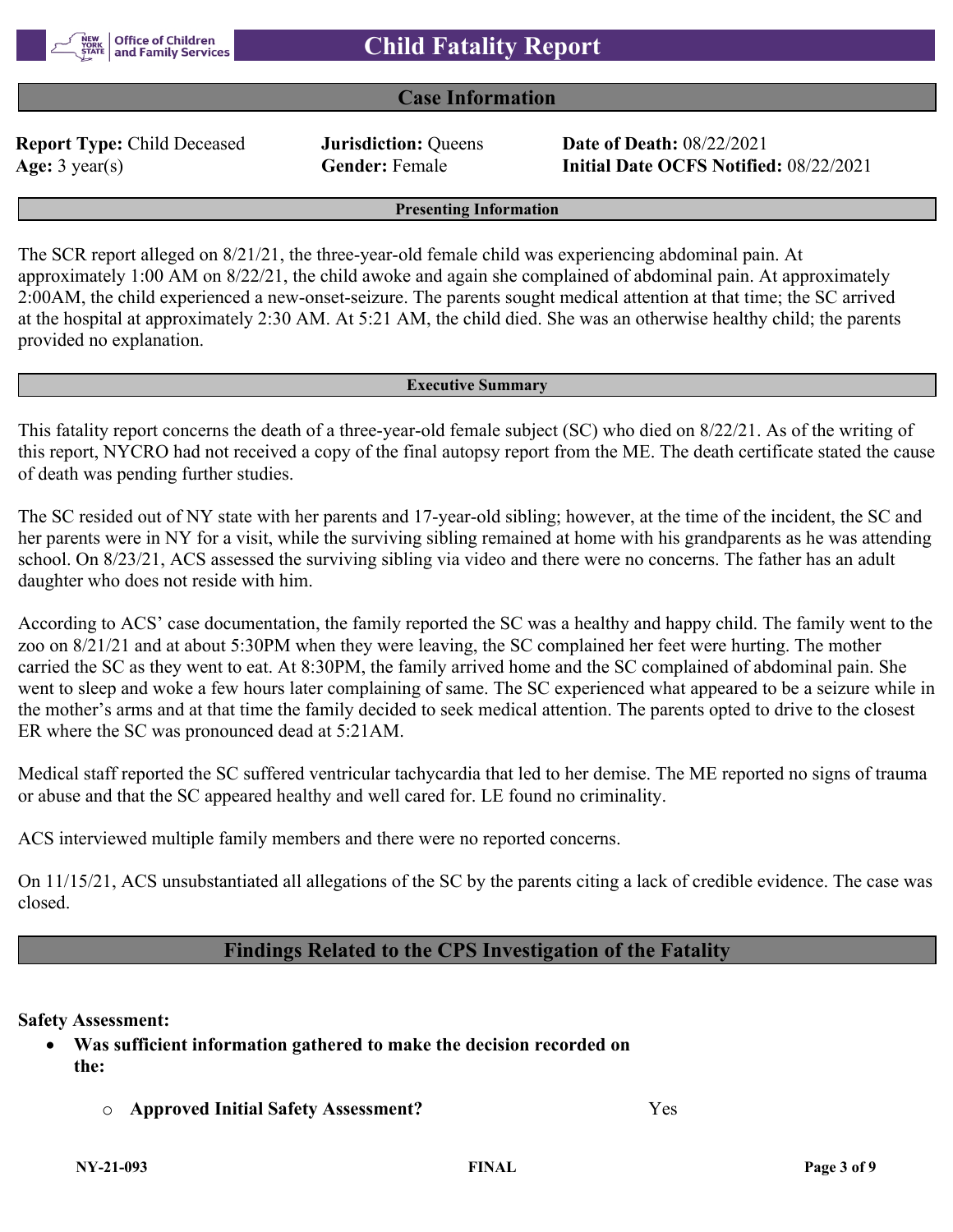| <b>Office of Children</b><br><b>NEW</b><br>YORK<br>and Family Services<br><b>STATE</b> | <b>Child Fatality Report</b>                                                                                                              |                                                                              |
|----------------------------------------------------------------------------------------|-------------------------------------------------------------------------------------------------------------------------------------------|------------------------------------------------------------------------------|
| $\circ$                                                                                | Safety assessment due at the time of determination?                                                                                       | Yes                                                                          |
| $\bullet$<br>appropriate?                                                              | Was the safety decision on the approved Initial Safety Assessment                                                                         | Yes                                                                          |
| Determination:                                                                         |                                                                                                                                           |                                                                              |
| ٠<br>investigation?                                                                    | Was sufficient information gathered to make determination(s) for all<br>allegations as well as any others identified in the course of the | Yes, sufficient information was<br>gathered to determine all<br>allegations. |
| $\bullet$<br>appropriate?                                                              | Was the determination made by the district to unfound or indicate                                                                         | Yes                                                                          |
| Was the decision to close the case appropriate?                                        |                                                                                                                                           | Yes                                                                          |
| or regulatory requirements?                                                            | Was casework activity commensurate with appropriate and relevant statutory Yes                                                            |                                                                              |
|                                                                                        | Was there sufficient documentation of supervisory consultation?                                                                           | Yes, the case record has detail of the<br>consultation.                      |

### **Explain:**

The level of casework activity, which includes contact with the family and others from the receipt of the report through case conclusion was commensurate with the case circumstances.

**Required Actions Related to the Fatality**

Are there Required Actions related to the compliance issue(s)?  $\Box$  Yes  $\Box$  No

# **Fatality-Related Information and Investigative Activities**

| <b>Incident Information</b>                                            |         |                                |                            |  |  |
|------------------------------------------------------------------------|---------|--------------------------------|----------------------------|--|--|
| <b>Date of Death: 08/22/2021</b>                                       |         | <b>Time of Death: 05:21 AM</b> |                            |  |  |
| Time of fatal incident, if different than time of death:               |         |                                | $02:00$ AM                 |  |  |
| County where fatality incident occurred:                               |         |                                | Queens                     |  |  |
| Was 911 or local emergency number called?                              |         |                                | N <sub>o</sub>             |  |  |
| Did EMS respond to the scene?                                          |         |                                | N <sub>o</sub>             |  |  |
| At time of incident leading to death, had child used alcohol or drugs? |         |                                | N <sub>o</sub>             |  |  |
| Child's activity at time of incident:                                  |         |                                |                            |  |  |
| Sleeping                                                               | Working |                                | Driving / Vehicle occupant |  |  |
| Playing                                                                | Eating  |                                | Unknown                    |  |  |
| $\bowtie$ Other: Awake                                                 |         |                                |                            |  |  |
| Did child have supervision at time of incident leading to death? Yes   |         |                                |                            |  |  |
| At time of incident was supervisor impaired? Not impaired.             |         |                                |                            |  |  |
| At time of incident supervisor was:                                    |         |                                |                            |  |  |
| NY-21-093                                                              |         | <b>FINAL</b>                   | Page 4 of 9                |  |  |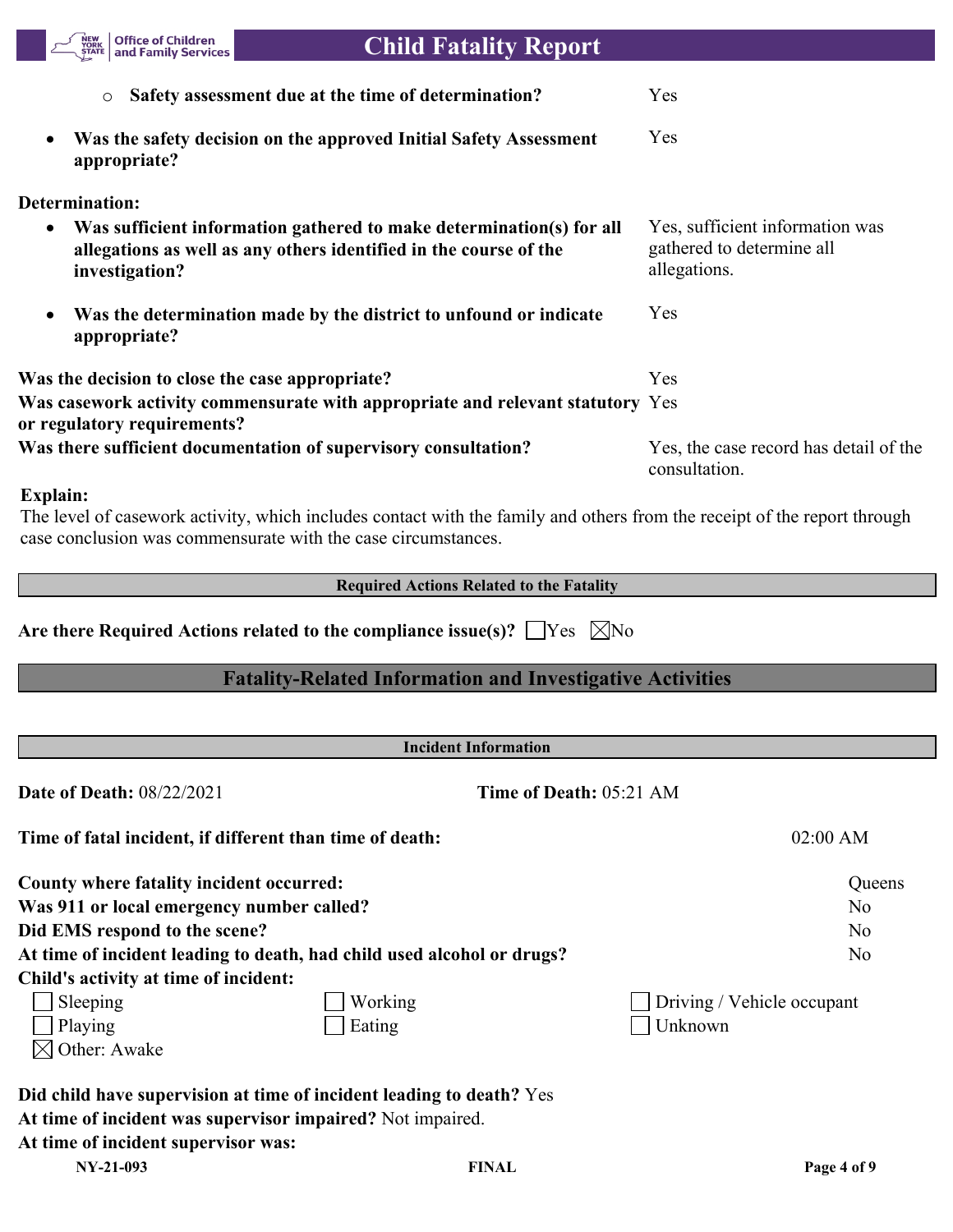

# **Child Fatality Report**

Distracted Absent Asleep  $\boxtimes$  Other: **N/A** 

#### **Total number of deaths at incident event:**

**Children ages 0-18:** 1

**Adults:** 0

#### **Household Composition at time of Fatality**

| Household                  | <b>Relationship</b> | Role                | <b>Gender</b> | Age                    |
|----------------------------|---------------------|---------------------|---------------|------------------------|
| Deceased Child's Household | Deceased Child      | Alleged Victim      | Female        | $\beta$ Year(s)        |
| Deceased Child's Household | Father              | Alleged Perpetrator | Male          | $ 41$ Year(s)          |
| Deceased Child's Household | Mother              | Alleged Perpetrator | Female        | $ 40 \text{ Year}(s) $ |
| Deceased Child's Household | Sibling             | No Role             | Male          | $17$ Year(s)           |

#### **LDSS Response**

Upon receipt of the SCR report, ACS initiated an investigation by contacting hospital staff, LE, ME, and the parents.

LE, the ME, and hospital staff found no indication of maltreatment or abuse.

The parents reported that at the time the SC experienced the first seizure in the home, they drove to the hospital. They said the SC asked for water and they went to the nearest store to purchase some. The parents said they attempted to give the SC the water and she experienced another seizure. They entered the ER at approximately 2:30AM, and while the mother was completing the paperwork, the SC's condition worsened. The parents said the child was admitted and according to the parents, the attending physician wanted to stabilize and transfer her to another hospital. However, the child died before she could be stabilized. The child was pronounced dead at 5:21AM.

The parents reported the SC had never experienced a seizure before, and she was never ill before her death. The SC received vaccinations until she was approximately five months old.

ACS conducted an assessment of the surviving sibling and documented the sibling was doing well in school, he is up to date with his immunizations, and his last medical exam occurred on 9/28/21. There were no medical concerns noted. At the time of the assessment, the surviving sibling was at home with the MGM and cousins; there were no reported concerns.

The parents denied mental health conditions, DV, or drug/alcohol use. At the time of the incident, they were visiting the PGM who told ACS she had no concerns; the parents were good parents who ensured the children's basic needs were met.

On 11/15/21, ACS unsubstantiated the DOA/Fatality and IG allegations of the SC by the parents citing a lack of credible evidence.

#### **Official Manner and Cause of Death**

**Official Manner:** Pending **Primary Cause of Death:** Pending **Person Declaring Official Manner and Cause of Death:** Medical Examiner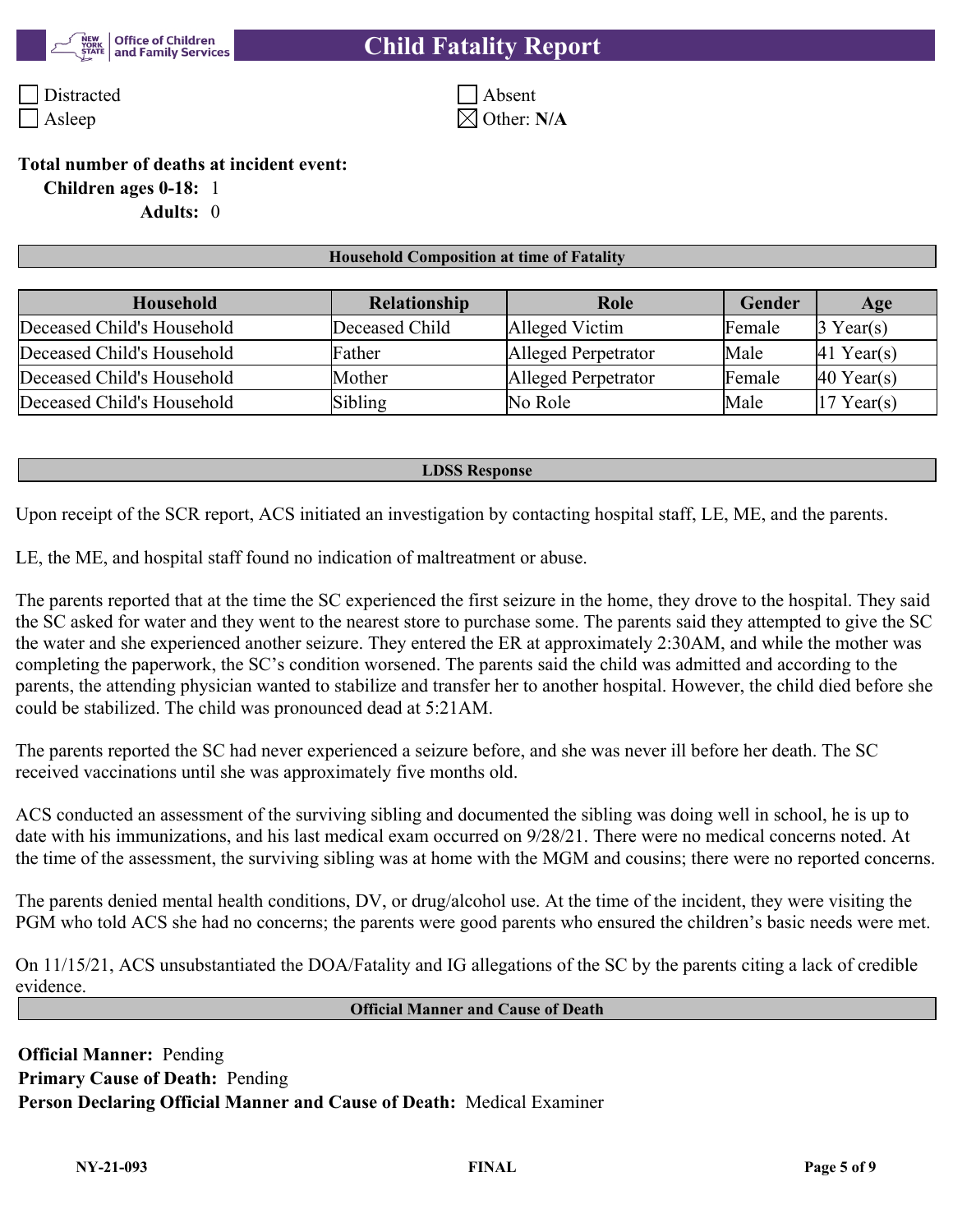### **Multidisciplinary Investigation/Review**

## **Was the fatality investigation conducted by a Multidisciplinary Team (MDT)?**Yes

**Was the fatality referred to an OCFS approved Child Fatality Review Team?**No

**Comments:** There is no OCFS approved Child Fatality Review Team in the NYC region.

#### **SCR Fatality Report Summary**

| <b>Alleged Victim(s)</b>                         | <b>Alleged Perpetrator(s)</b>             | Allegation(s)              | <b>Allegation</b><br><b>Outcome</b> |
|--------------------------------------------------|-------------------------------------------|----------------------------|-------------------------------------|
| 059541 - Deceased Child, Female, 3<br><b>Yrs</b> | $ 059543$ - Mother, Female, 40<br>Year(s) | DOA / Fatality             | Unsubstantiated                     |
| 059541 - Deceased Child, Female, 3<br><b>Yrs</b> | $ 059543$ - Mother, Female, 40<br>Year(s) | Inadequate<br>Guardianship | Unsubstantiated                     |
| 059541 - Deceased Child, Female, 3<br><b>Yrs</b> | $ 059544 - Father$ , Male, 41 Year(s)     | DOA / Fatality             | Unsubstantiated                     |
| 059541 - Deceased Child, Female, 3<br>Yrs        | $ 059544 - Father$ , Male, 41 Year(s)     | Inadequate<br>Guardianship | Unsubstantiated                     |

#### **CPS Fatality Casework/Investigative Activities**

|                                                                                                                                                                           | Yes         | $\bf No$ | N/A | <b>Unable to</b><br><b>Determine</b> |
|---------------------------------------------------------------------------------------------------------------------------------------------------------------------------|-------------|----------|-----|--------------------------------------|
| All children observed?                                                                                                                                                    | $\boxtimes$ |          |     |                                      |
| When appropriate, children were interviewed?                                                                                                                              | $\boxtimes$ |          |     |                                      |
| Alleged subject(s) interviewed face-to-face?                                                                                                                              | $\boxtimes$ |          |     |                                      |
| All 'other persons named' interviewed face-to-face?                                                                                                                       | $\boxtimes$ |          |     |                                      |
| Contact with source?                                                                                                                                                      | $\boxtimes$ |          |     |                                      |
| All appropriate Collaterals contacted?                                                                                                                                    | $\boxtimes$ |          |     |                                      |
| Was a death-scene investigation performed?                                                                                                                                | $\boxtimes$ |          |     |                                      |
| Was there discussion with all parties (youth, other household members,<br>and staff) who were present that day (if nonverbal, observation and<br>comments in case notes)? | $\bowtie$   |          |     |                                      |
| Coordination of investigation with law enforcement?                                                                                                                       | $\boxtimes$ |          |     |                                      |
| Was there timely entry of progress notes and other required<br>documentation?                                                                                             | $\boxtimes$ |          |     |                                      |

#### **Fatality Safety Assessment Activities**

|                                                                       | Yes         | N0 | N/A | <b>Unable to</b><br><b>Determine</b> |
|-----------------------------------------------------------------------|-------------|----|-----|--------------------------------------|
| Were there any surviving siblings or other children in the household? | $\boxtimes$ |    |     |                                      |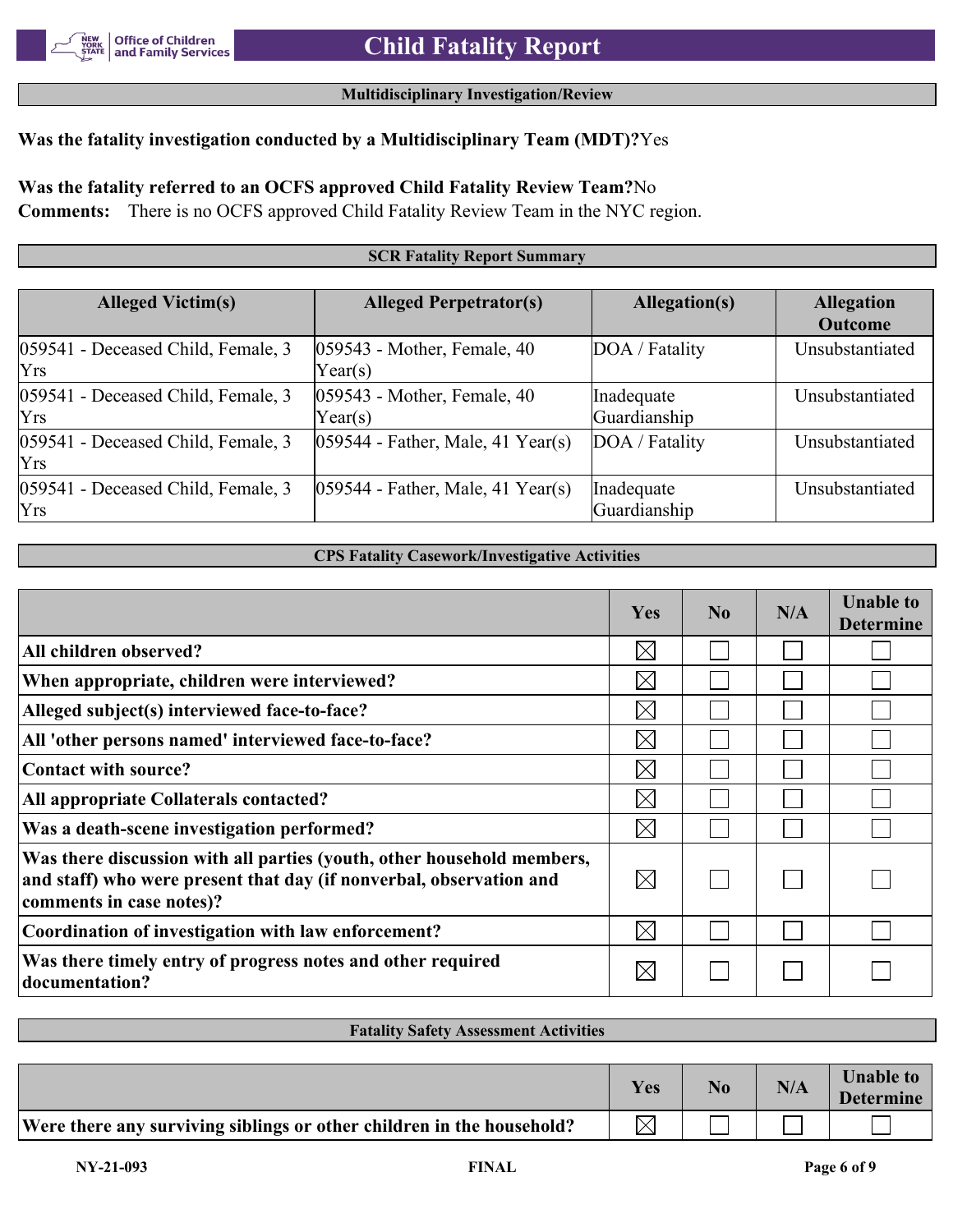

| Was there an adequate assessment of impending or immediate danger to surviving siblings/other children in the<br>household named in the report:                                                                                            |             |                |             |                                      |  |
|--------------------------------------------------------------------------------------------------------------------------------------------------------------------------------------------------------------------------------------------|-------------|----------------|-------------|--------------------------------------|--|
| Within 24 hours?                                                                                                                                                                                                                           | $\boxtimes$ |                |             |                                      |  |
| At 7 days?                                                                                                                                                                                                                                 | $\boxtimes$ |                |             |                                      |  |
| At 30 days?                                                                                                                                                                                                                                | $\times$    |                |             |                                      |  |
| Was there an approved Initial Safety Assessment for all surviving<br>siblings/ other children in the household within 24 hours?                                                                                                            | $\boxtimes$ |                |             |                                      |  |
| Are there any safety issues that need to be referred back to the local<br>district?                                                                                                                                                        |             | $\boxtimes$    |             |                                      |  |
| When safety factors were present that placed the surviving siblings/other<br>children in the household in impending or immediate danger of serious<br>harm, were the safety interventions, including parent/caretaker actions<br>adequate? |             |                | $\boxtimes$ |                                      |  |
| <b>Fatality Risk Assessment / Risk Assessment Profile</b>                                                                                                                                                                                  |             |                |             |                                      |  |
|                                                                                                                                                                                                                                            | Yes         | N <sub>0</sub> | N/A         | <b>Unable to</b><br><b>Determine</b> |  |

| Was the risk assessment/RAP adequate in this case?                                                                                                          | $\boxtimes$ |             |  |
|-------------------------------------------------------------------------------------------------------------------------------------------------------------|-------------|-------------|--|
| During the course of the investigation, was sufficient information<br>gathered to assess risk to all surviving siblings/other children in the<br>household? | $\boxtimes$ |             |  |
| Was there an adequate assessment of the family's need for services?                                                                                         | $\boxtimes$ |             |  |
| Did the protective factors in this case require the LDSS to file a petition<br>in Family Court at any time during or after the investigation?               |             | $\boxtimes$ |  |
| Were appropriate/needed services offered in this case                                                                                                       | $\boxtimes$ |             |  |
| <b>Explain:</b><br>The family resided out of NYS and declined services.                                                                                     |             |             |  |

| <b>Placement Activities in Response to the Fatality Investigation</b>                                                                                                                                 |     |                |     |                                      |  |  |
|-------------------------------------------------------------------------------------------------------------------------------------------------------------------------------------------------------|-----|----------------|-----|--------------------------------------|--|--|
|                                                                                                                                                                                                       |     |                |     |                                      |  |  |
|                                                                                                                                                                                                       | Yes | N <sub>0</sub> | N/A | <b>Unable to</b><br><b>Determine</b> |  |  |
| Did the safety factors in the case show the need for the surviving<br>siblings/other children in the household be removed or placed in foster<br>care at any time during this fatality investigation? |     |                |     |                                      |  |  |
| Were there surviving children in the household that were removed either<br>as a result of this fatality report / investigation or for reasons unrelated<br>to this fatality?                          |     |                |     |                                      |  |  |
| <b>Explain as necessary:</b><br>There were no safety concerns for the seventeen-year-old surviving sibling.                                                                                           |     |                |     |                                      |  |  |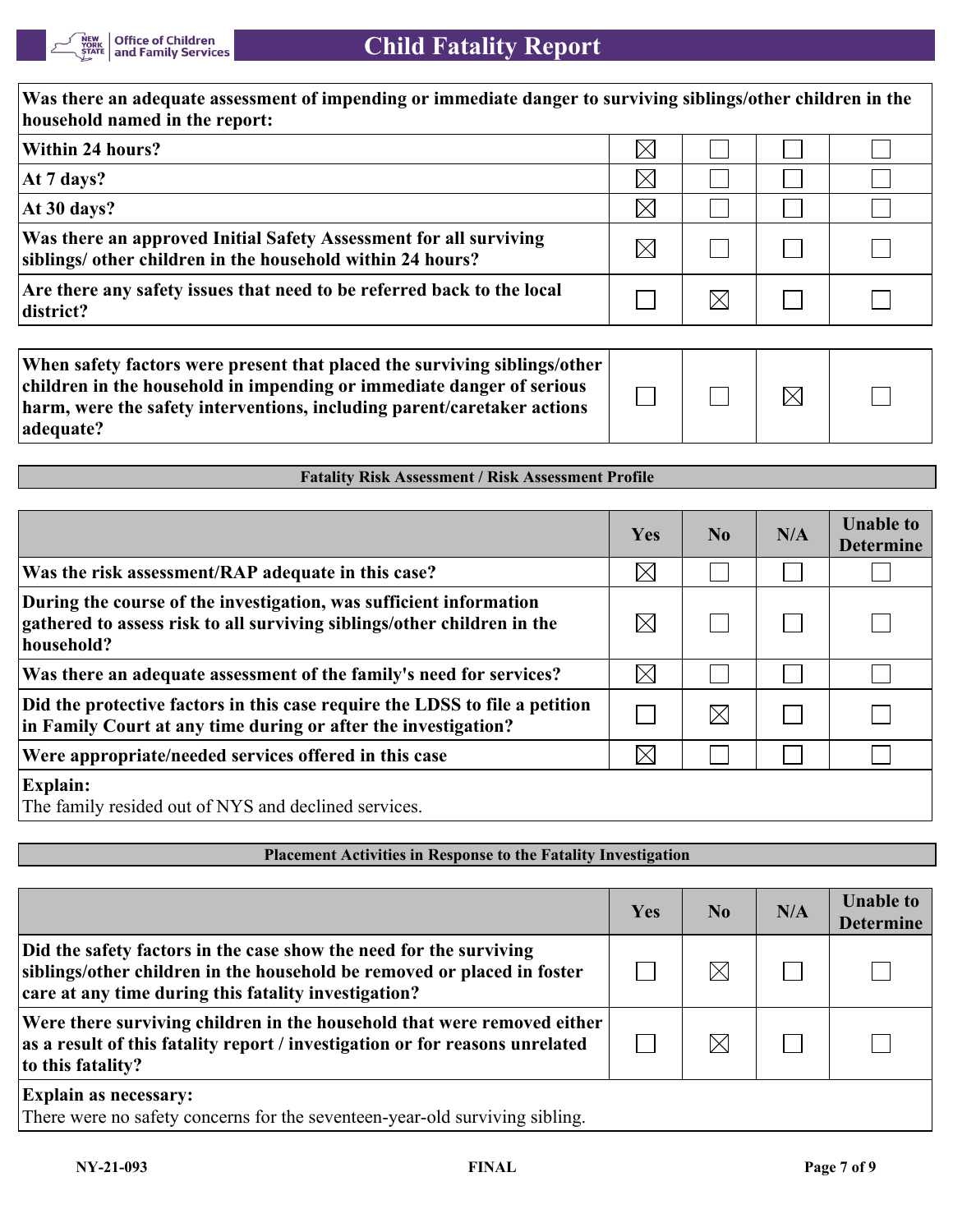

#### **Legal Activity Related to the Fatality**

#### **Was there legal activity as a result of the fatality investigation?** There was no legal activity.

#### **Services Provided to the Family in Response to the Fatality**

| <b>Services</b>                       | <b>Provided</b><br><b>After</b><br><b>Death</b>                  | Offered,<br>but<br><b>Refused</b> | Offered,<br>Unknown<br>if Used | <b>Not</b><br><b>Offered</b> | <b>Needed</b><br>but<br>Unavailable | N/A         | <b>CDR</b><br><b>Lead to</b><br><b>Referral</b> |  |
|---------------------------------------|------------------------------------------------------------------|-----------------------------------|--------------------------------|------------------------------|-------------------------------------|-------------|-------------------------------------------------|--|
| <b>Bereavement counseling</b>         |                                                                  |                                   |                                |                              |                                     | $\boxtimes$ |                                                 |  |
| <b>Economic support</b>               |                                                                  |                                   |                                |                              |                                     | $\boxtimes$ |                                                 |  |
| <b>Funeral arrangements</b>           |                                                                  |                                   |                                |                              |                                     | $\boxtimes$ |                                                 |  |
| <b>Housing assistance</b>             |                                                                  |                                   |                                |                              |                                     | $\boxtimes$ |                                                 |  |
| <b>Mental health services</b>         |                                                                  |                                   |                                |                              |                                     | $\boxtimes$ |                                                 |  |
| <b>Foster care</b>                    |                                                                  |                                   |                                |                              |                                     | $\boxtimes$ |                                                 |  |
| <b>Health care</b>                    |                                                                  |                                   |                                |                              |                                     | $\boxtimes$ |                                                 |  |
| <b>Legal services</b>                 |                                                                  |                                   |                                |                              |                                     | $\boxtimes$ |                                                 |  |
| <b>Family planning</b>                |                                                                  |                                   |                                |                              |                                     | $\boxtimes$ |                                                 |  |
| <b>Homemaking Services</b>            |                                                                  |                                   |                                |                              |                                     | $\boxtimes$ |                                                 |  |
| <b>Parenting Skills</b>               |                                                                  |                                   |                                |                              |                                     | $\boxtimes$ |                                                 |  |
| <b>Domestic Violence Services</b>     |                                                                  |                                   |                                |                              |                                     | $\boxtimes$ |                                                 |  |
| <b>Early Intervention</b>             |                                                                  |                                   |                                |                              |                                     | $\boxtimes$ |                                                 |  |
| <b>Alcohol/Substance abuse</b>        |                                                                  |                                   |                                |                              |                                     | $\boxtimes$ |                                                 |  |
| <b>Child Care</b>                     |                                                                  |                                   |                                |                              |                                     | $\boxtimes$ |                                                 |  |
| Intensive case management             |                                                                  |                                   |                                |                              |                                     | $\boxtimes$ |                                                 |  |
| Family or others as safety resources  | $\boxtimes$                                                      |                                   |                                |                              |                                     |             |                                                 |  |
| <b>Other</b>                          |                                                                  |                                   |                                |                              |                                     | $\boxtimes$ |                                                 |  |
| Additional information, if necessary: | The family returned to the state where they permanently resided. |                                   |                                |                              |                                     |             |                                                 |  |

# **Were services provided to siblings or other children in the household to address any immediate needs and support their well-being in response to the fatality?** No

## **Explain:**

The family returned to the state in which they reside. They were advised to enroll in bereavement counseling and were told information would be provided.

# **Were services provided to parent(s) and other care givers to address any immediate needs related to the fatality?** No

#### **Explain:**

The family declined as they resided outside of NYS.